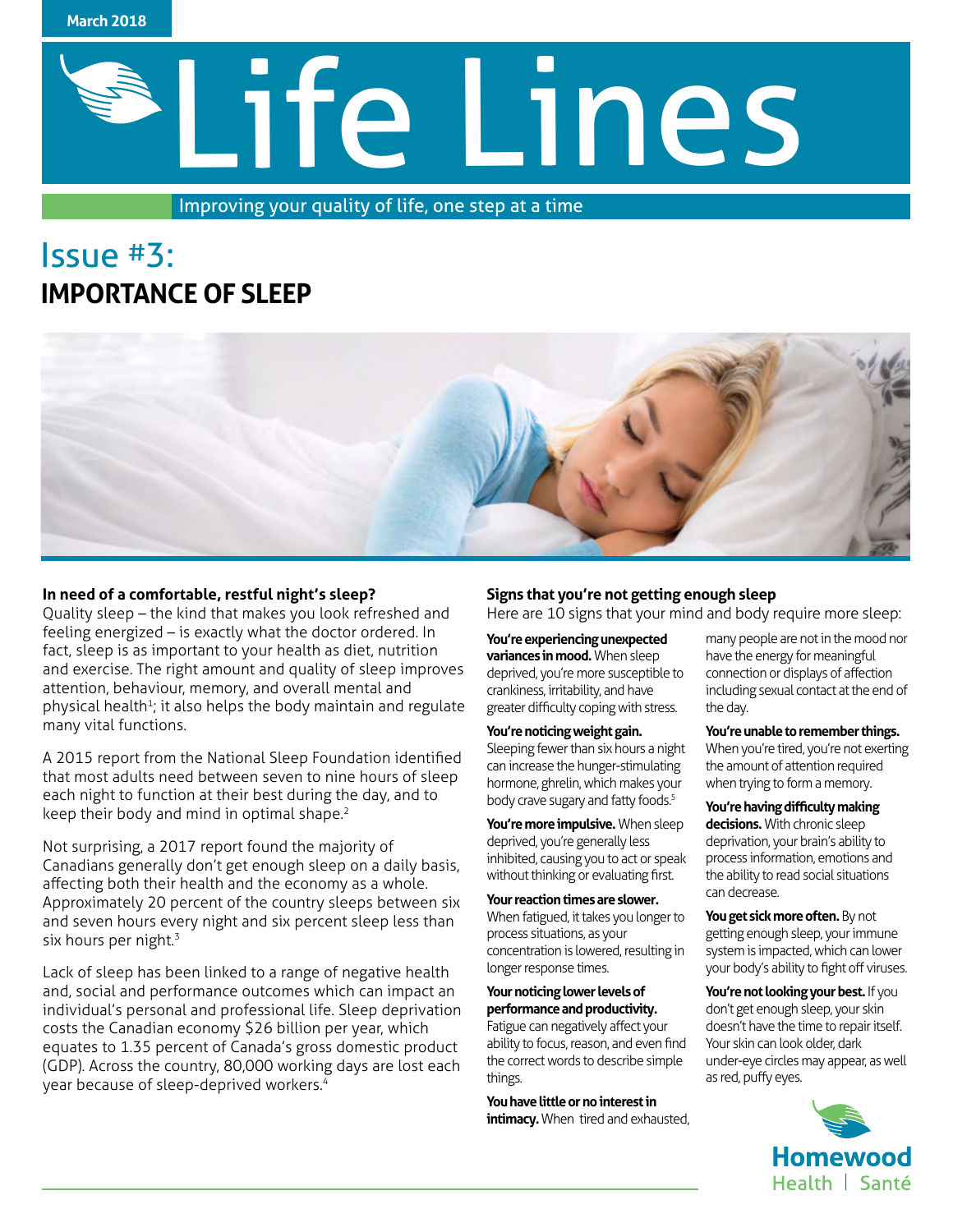# **Importance of Sleep**

### **Steps to take to maintain healthy sleep habits**

Your life may feel busy all the time, and perhaps your current sleep habits, arrangements and quality are less than ideal, but there's hope! There are many ways to improve your rest, and consciously incorporating even a few of them will likely lead to a more restful and enjoyable sleeping experience.

**Create a relaxing evening ritual.** Do things that relax you to create a pre-sleep routine that removes some of your daily stress. Over time, a routine may act as a signal within your brain that it's time to sleep. Use common favourites like a warm bath or massage or try other calming activities like meditating, breathing exercises or listening to soothing music as you wind down.

**Stick with a routine that includes a predictable sleep schedule.** Keep your meals, bedtime and morning alarm consistent, even on weekends. Maintaining sleep patterns conditions your body to expect and react accordingly to appropriate times of rest and wakefulness.

**Use your bed for sleep… and sleep alone.** Keep electronics, food and any other stimulating activities out of your bed. This will cue your brain to sleep – and not prepare itself for eating, reading, TV, video games, studying or chatting on the phone when you lie down.

**Remove electronics from your bedroom.** Screens and electronics are an integral part of our daily lives. The activities associated with them, the light they emit, and the stimulus they provide, make televisions, computers, tablets, phones and other digital items a major hindrance to sleep. Try to unplug at least an hour before bed and keep electronics out of the bedroom.

**Keep your bedroom quiet, cool, and dark.** Remove light and sound distraction and keep your space at a constant temperature to mimic your ideal sleeping conditions. If needed, consider carpeting to cancel noise, installing light-blocking blinds or use an eye mask to restrict visual distractions.

**Steer clear of caffeine and other stimulants.** In the hours before bed, but also throughout the day, be mindful of your caffeine intake. While some people can enjoy a cup of coffee without repercussions, others may find the effects of caffeine linger well into the evening. Remember that coffee and tea aren't the only caffeine-laden beverages: many soft drinks, chocolate, common medications and herbal remedies also contain caffeine. Read the labels or speak to your pharmacist to ensure you are aware of your daily caffeine intake.

**Exercise.** A well-known stress-reliever is regular exercise (30-60 minutes, three times weekly). People who exercise regularly have better quality, deeper sleep<sup>6</sup>, and are, overall, healthier. Exercise also combats obesity, a major risk factor in lack of sleep, sleep apnea, insomnia and daytime sleepiness<sup>2</sup>. Of course, exercise is a natural energy-booster as well, so be sure to get in that workout at least three hours before bedtime.

**Limit your napping.** While a quick "power nap" may work wonders for some, when there are issues with sleep, it's best to stay awake during the day. This makes it easier for your body and brain to anticipate and respond to a consistent waking and sleep routine. If you absolutely must nap, keep it short – 15 to 20 minutes in the early afternoon.

**Avoid going to bed on a full – or empty – stomach.** Balanced, healthy meals during the day will help keep your body and blood sugars balanced for optimal sleep. Try to keep meals scheduled and don't eat large meals right before bedtime. If you're hungry, have a light, nutritious snack (low-fat dairy or turkey) that won't sit heavily in your stomach or boost your energy. Avoid consumption of high-fat foods like chips, ice cream, or fried foods to increase the likelihood of a good quality sleep.

Sleeping is such an important part of a mindful, healthy, balanced life and most of us could use more of it, and its benefits. So, make a point of implementing some new sleep strategies, jump into those PJs and sweet dreams!

## **Serious health risks associated with lack of sleep**

Not surprisingly, over time, a lack of adequate sleep can be associated with a shortened lifespan. Multiple studies have shown that sleeping less than five hours per night may increase mortality risk by up to 15 percent.<sup>7</sup>

As our lives are crowded with family, professional and other activities, many of us overlook the potential consequences, squeezing more and more into our days and nights, leaving quality rest as an afterthought. Even reducing that optimal eight hours by two or three per night can dramatically increase the odds of developing some of the following:

- Alzheimer's
- Cardiovascular disease
- Compromised immune
- function
- **Depression**
- Diabetes
- **Hypertension**
- **Obesity**
- Susceptibility to injury